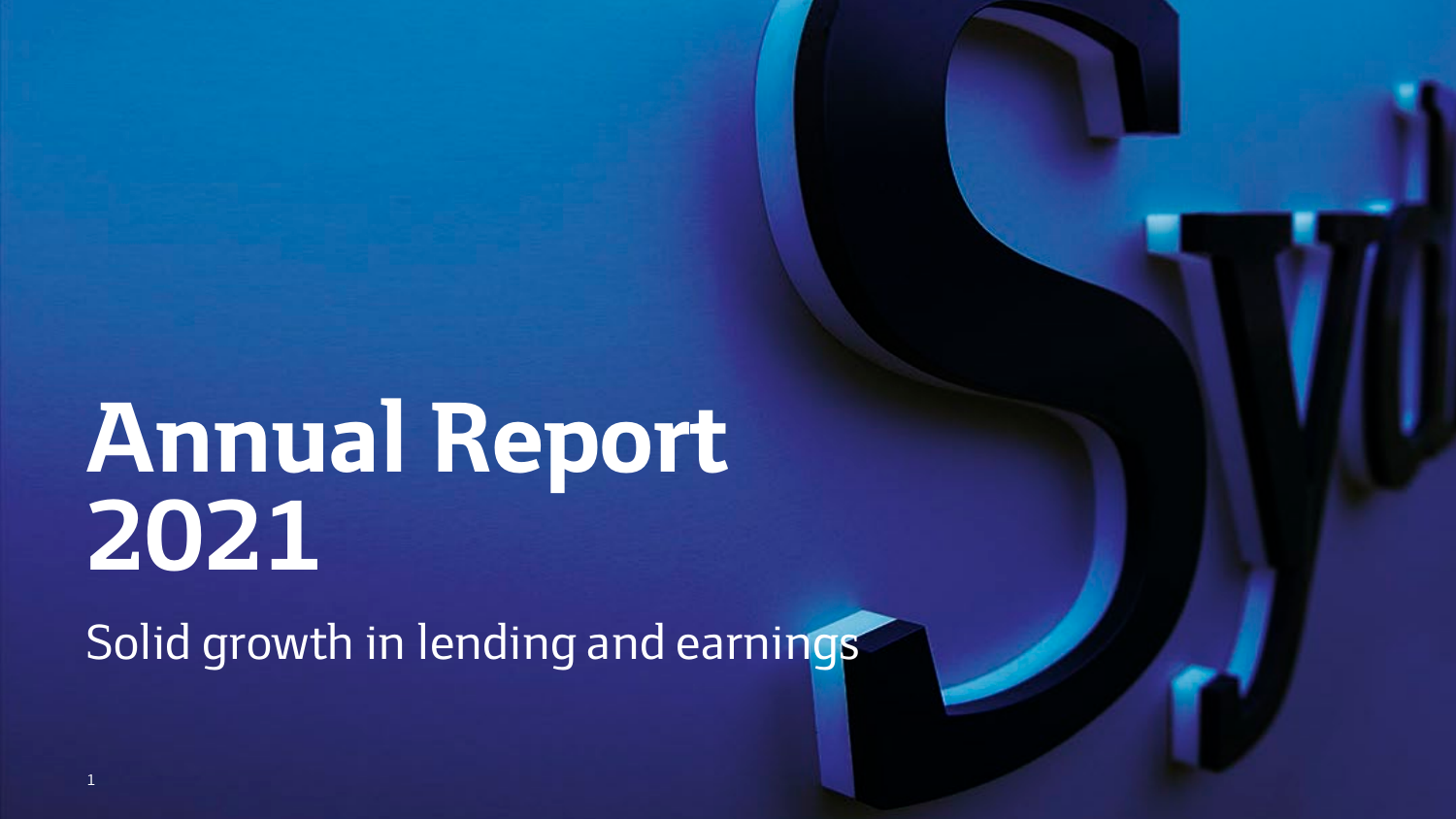# **Highlights 12M 2021**

### Solid growth in lending and earnings

| <b>Profit</b>      | Profit of DKK 1,411m - ROE of 11.2% p.a. after tax                                                                                       |
|--------------------|------------------------------------------------------------------------------------------------------------------------------------------|
| <b>Core income</b> | Core income of DKK 4,436m in $12M$ 2021 - up by 21% compared with $12M$ 2020                                                             |
| <b>Costs</b>       | Costs in 12M 2021 up by 15% compared with 12M 2020                                                                                       |
| Impairment charges | Impairment charges represented an <i>income of DKK 415m</i> in 12M 2021 - of which<br>DKK 104m in 04 2021                                |
| <b>Bank loans</b>  | DKK 2.7bn increase in bank loans in Q4 2021                                                                                              |
| <b>CET1</b> ratio  | <b>CET1 ratio of 17.9%</b> – up by 1.1% in Q4 2021                                                                                       |
| <b>Dividend</b>    | <b>Proposed dividend of 50%</b> of profit for the year, equal to DKK 12.00 per share.<br>New share buyback programme of DKK 425m in 2022 |

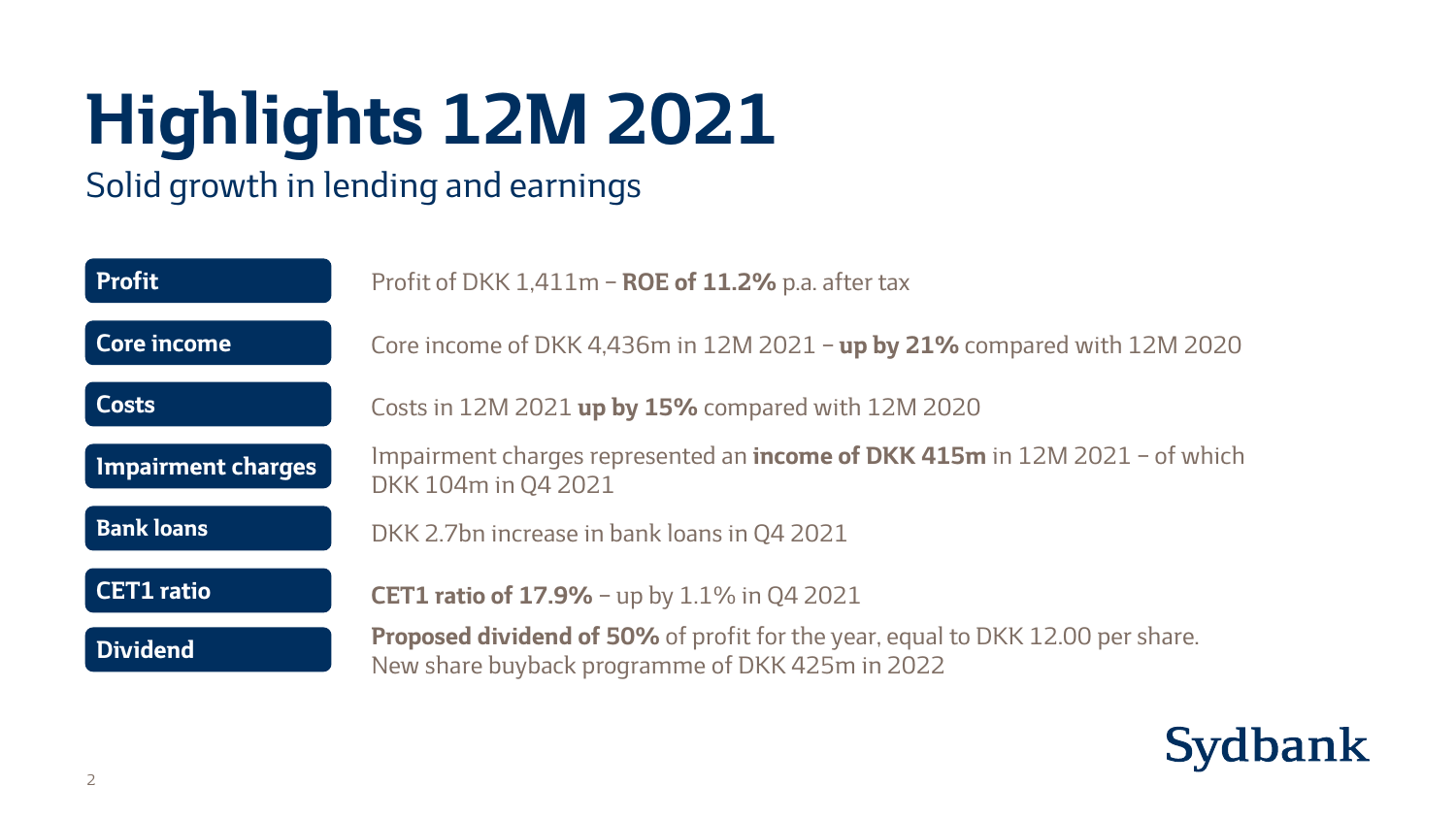# **Core income – growth of 21%**

| <b>DKKm</b>                                                 | 12M 2021 12M 2020 |       | <b>Index</b> |       | Q4 2021 Q3 2021 | <b>Index</b> |
|-------------------------------------------------------------|-------------------|-------|--------------|-------|-----------------|--------------|
| Net interest income etc                                     | 1,776             | 1,476 | 120          | 470   | 441             | 107          |
| Mortgage credit                                             | 693               | 607   | 114          | 171   | 174             | 98           |
| Payment services                                            | 203               | 152   | 134          | 52    | 54              | 96           |
| Remortgaging and loan fees                                  | 169               | 172   | 98           | 40    | 35              | 114          |
| Commission and brokerage                                    | 470               | 372   | 126          | 132   | 97              | 136          |
| Commission etc investment funds and<br>pooled pension plans | 340               | 278   | 122          | 85    | 84              | 101          |
| Asset management                                            | 380               | 288   | 132          | 101   | 94              | 107          |
| Custody account fees                                        | 115               | 88    | 131          | 38    | 28              | 136          |
| Other operating income                                      | 290               | 237   | 122          | 67    | 80              | 84           |
| <b>Total</b>                                                | 4,436             | 3,670 | 121          | 1,156 | 1,087           | 106          |

### **Key points 12M 2021 vs 12M 2020**

- Net interest income etc up by 20%
- Mortgage credit up by 14%
- Commission and brokerage up by 26% due to significant trading activity in 2021
- Other items, in total up by 23%.

### **Key points Q4 2021 vs Q3 2021**

- Net interest income etc up by 7%
- Mortgage credit down by 2%
- Commission and brokerage up by 36%
- Other items, in total up by 2%.

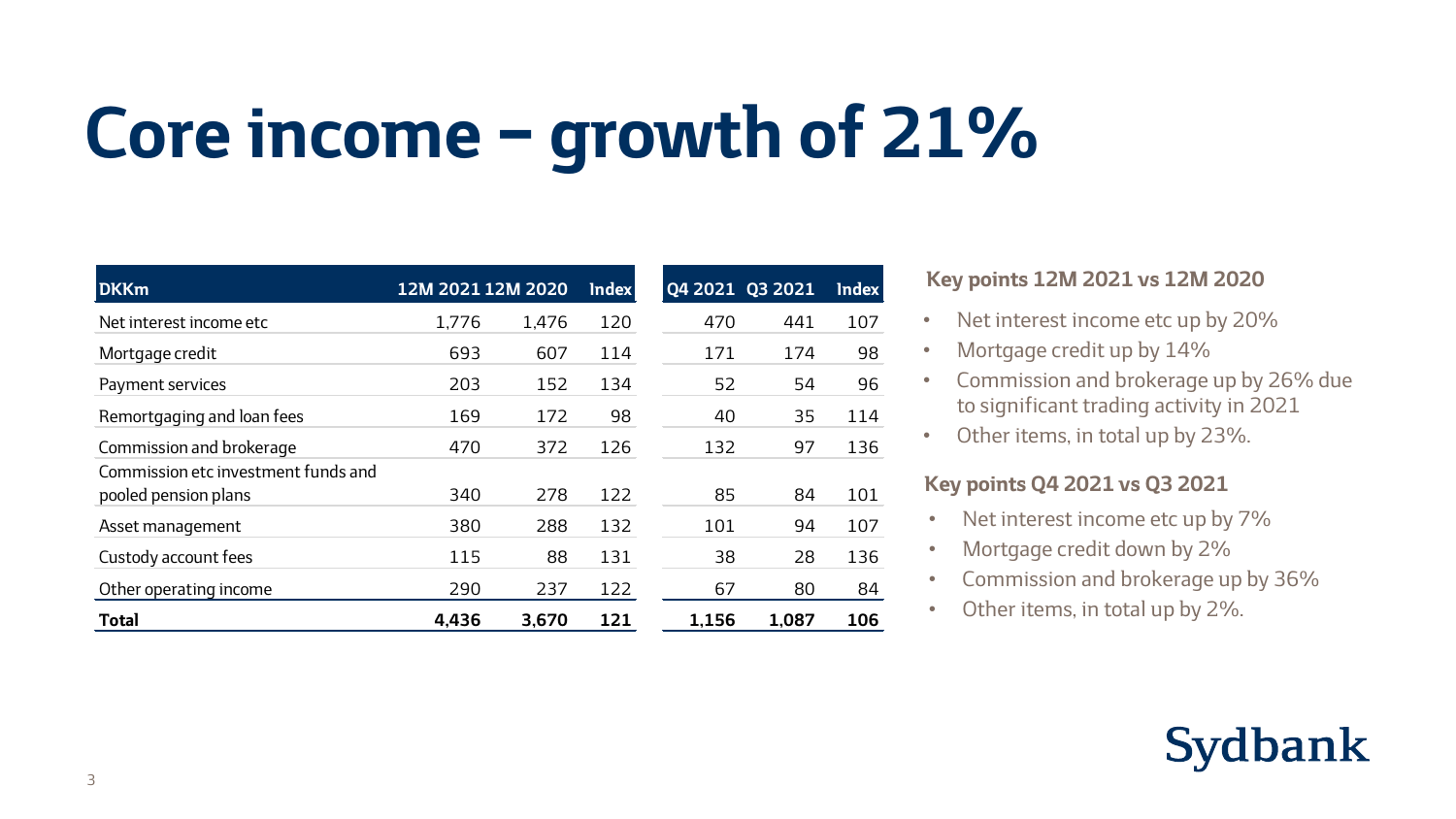## **Net interest income etc**

## Development from Q3 2021 to Q4 2021

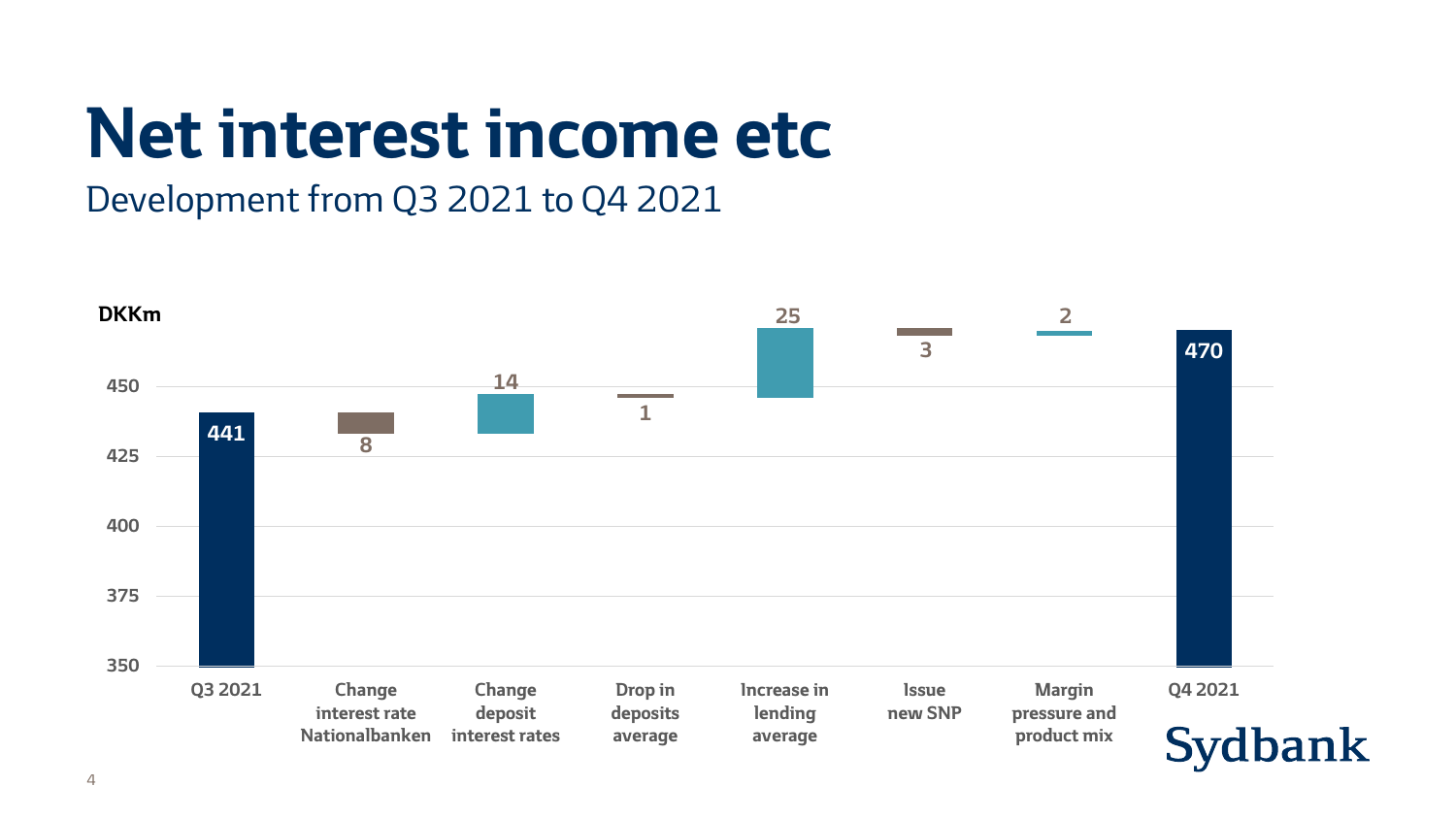## **Core income – up by 21%**



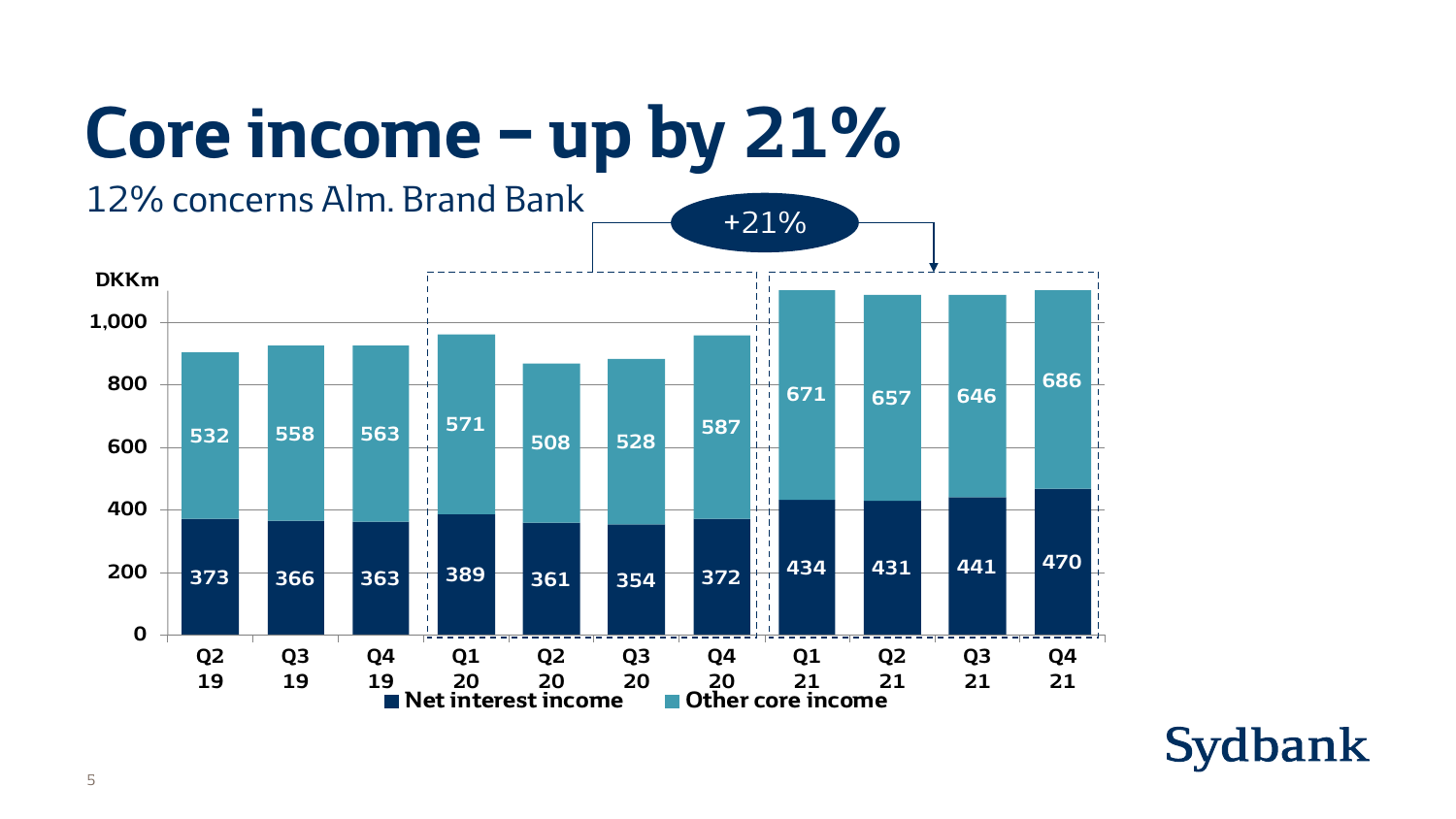# **Trading income**

## – a high level



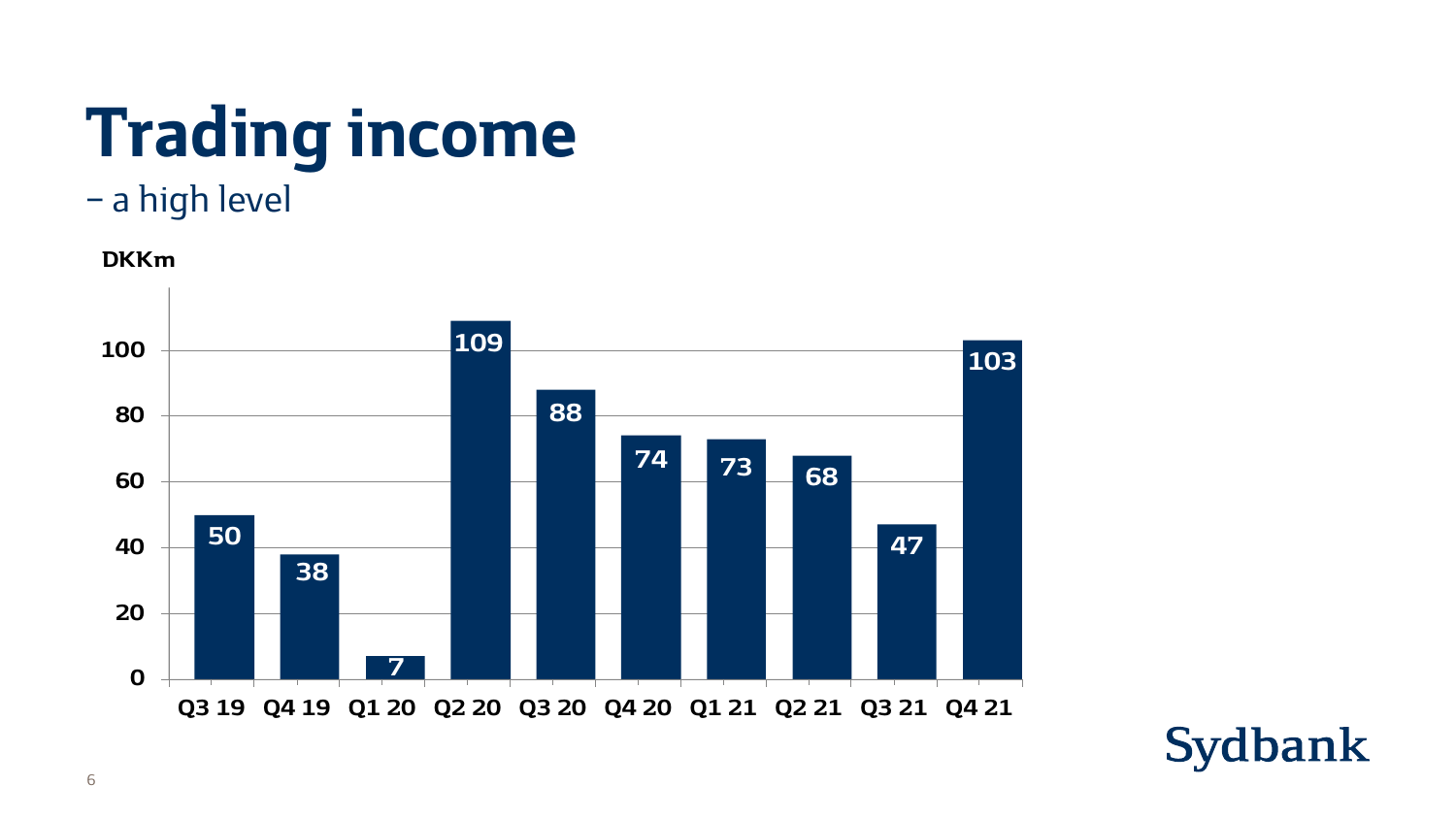# **Costs (core earnings)**

## Synergies/reduction of DKK 170m in 2021



#### **Key points**

- Number of staff has dropped from 2,286 at year-end 2020 to 2,077 at end-Q4 2021
- Synergies/reduction of DKK 170m in 12M 2021.

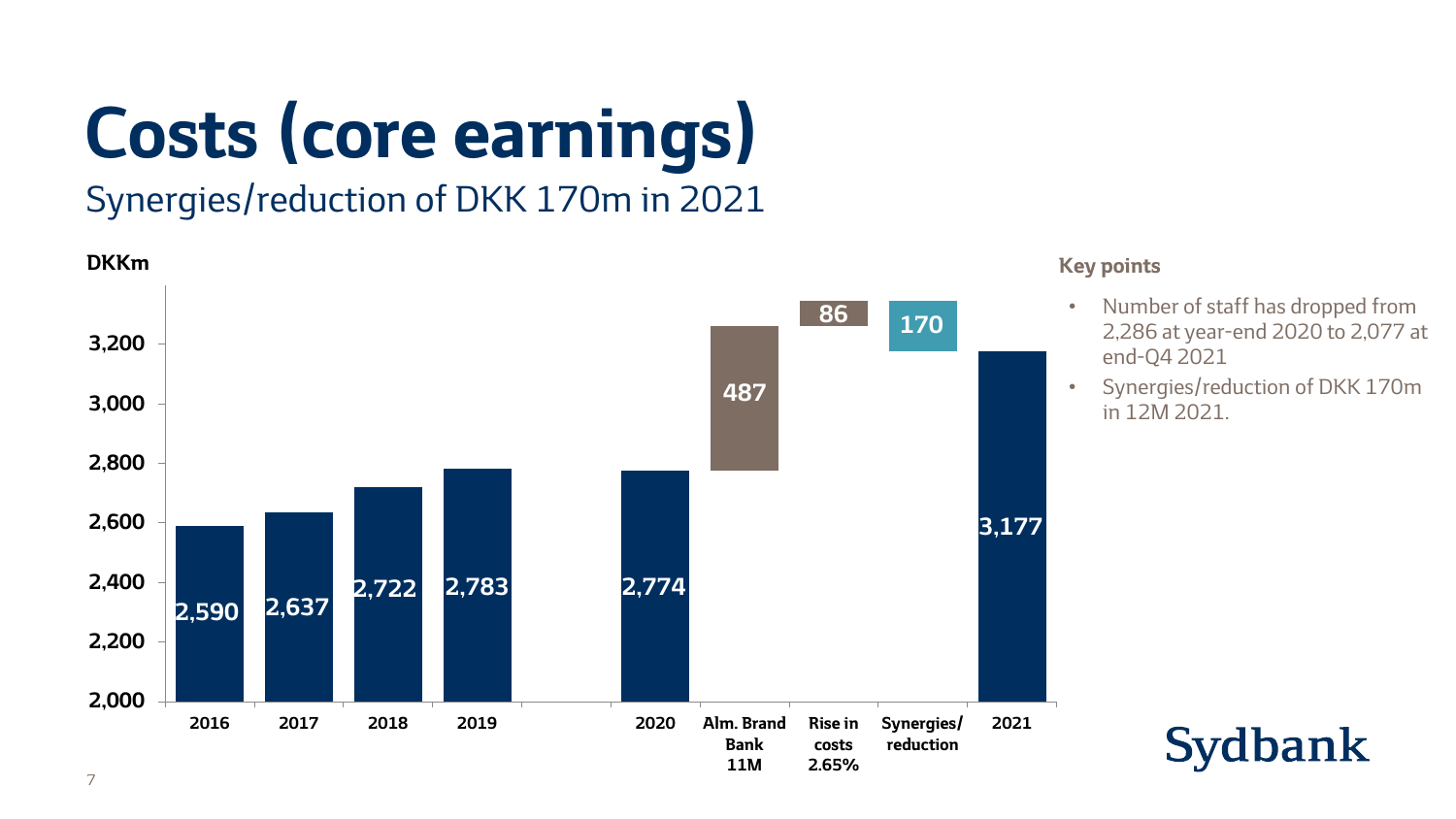# **Impairment charges**

### Reversal of DKK 104m in Q4 2021



- Unsecured loans in the weakest rating categories without objective evidence of credit impairment represent DKK 489m (excluding agriculture). Due to covid-19 a management estimate of DKK 125m has been recognised to hedge the risk of these loans, equal to 25%.
- Furthermore the impairment charges include a management estimate of DKK 200m as a result of covid-19 to cover unforeseen events as regards the remaining part of the lending portfolio, the credit risk of which is satisfactory or normal.
- Management estimates as a result of covid-19 represent DKK 325m (Q3 2021: DKK 325m).
- Impairment charges for lending to pig farming comprise a new management estimate of DKK 60m.

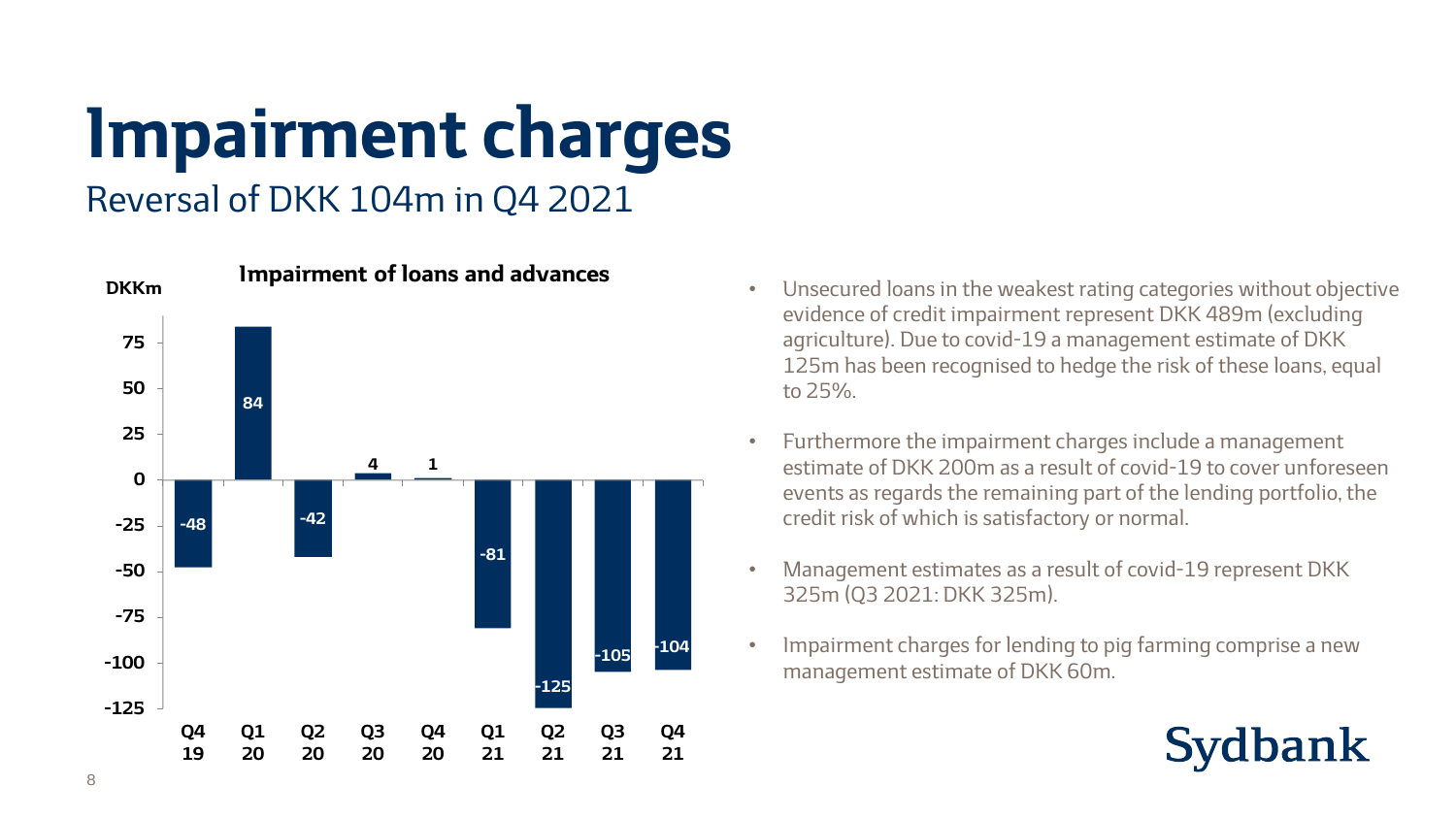# **Impairment charges – by industry**



 $\blacksquare$  01-21  $\blacksquare$  02-21  $\blacksquare$  03-21  $\blacksquare$  04-21

#### **Key points Q4 2021**

- Impairment charges as regards corporate exposures represent an income of DKK 67m
- Impairment charges as regards retail exposures represent an income of DKK 37m.

### **Key points 12M 2021**

- Impairment charges as regards corporate exposures represent an income of DKK 315m, of which an income of DKK 109m concerns mink farming
- Impairment charges as regards retail exposures represent an income of DKK 100m.

#### **Quarterly impairment charges**

| <b>DKKm</b>             | 03 20 | 04 20 | Q1 21  | $\overline{Q}$ 21 | 03 21 | 04 21 |
|-------------------------|-------|-------|--------|-------------------|-------|-------|
| Agriculture etc         |       | -48   | -98    | -60               | $-61$ | $-32$ |
| Trade                   | 39    | $-33$ | 21     | -45               | 29    | $-6$  |
| Real property           | -26   | 8     | $-32.$ | -3                | -4    | 9     |
| Other industries        | 2     | 79    | 24     | -5                | $-14$ | -38   |
| Total corporate lending | 22    | 6     | -85    | $-113$            | -50   | $-67$ |
| Retail clients          | $-18$ | -5    | 4      | $-12$             | -55   | $-37$ |
| <b>Total</b>            | 4     |       | -81    | -125              | -105  | -104  |
|                         |       |       |        |                   |       |       |

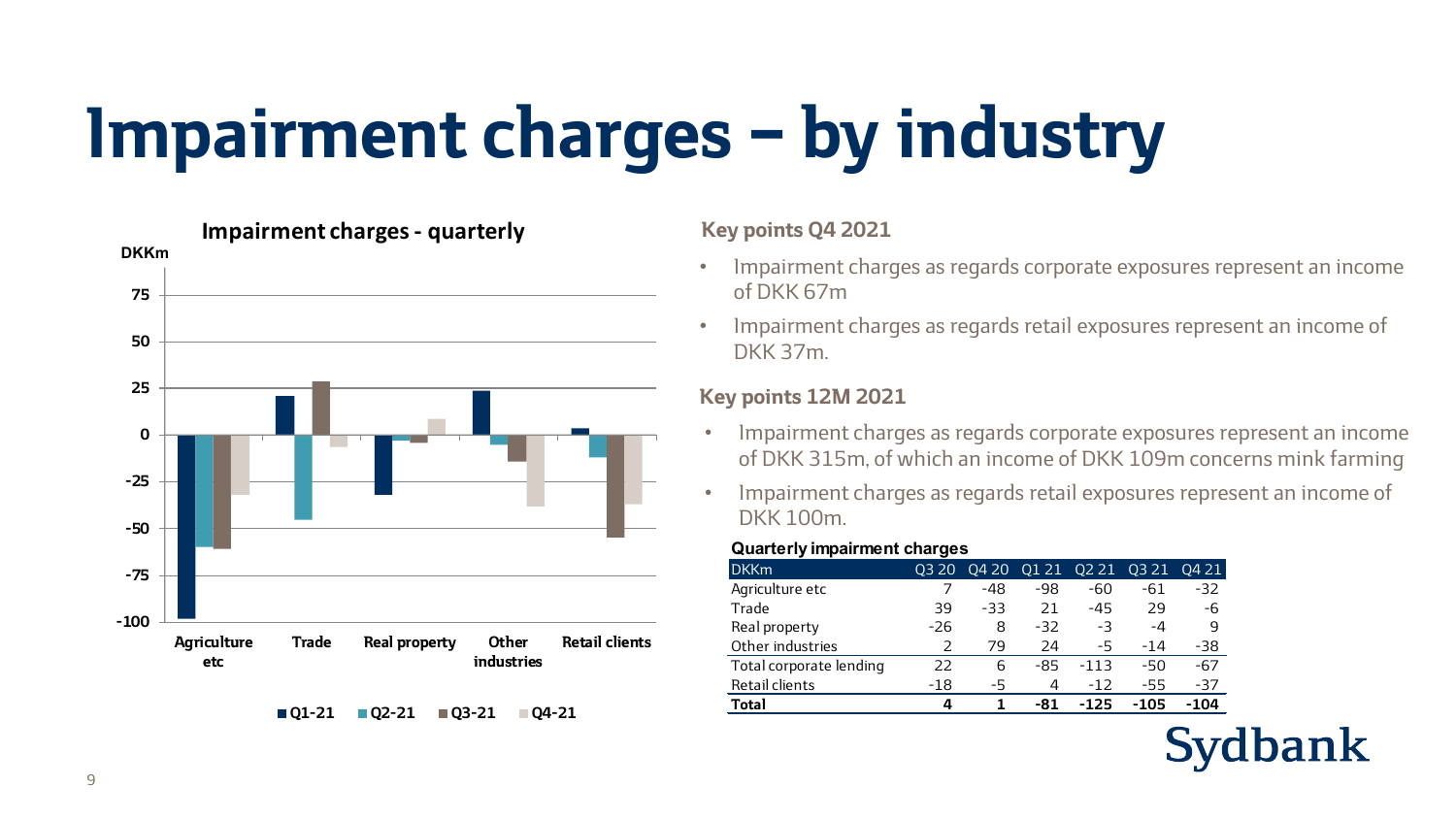## **Investment portfolio earnings**

### **Investment portfolio earnings – DKKm**



| <b>DKKm</b>                       |       |       |       |      |      | Q3 20 Q4 20 Q1 21 Q2 21 Q3 21 Q4 21 |
|-----------------------------------|-------|-------|-------|------|------|-------------------------------------|
| Position-taking                   | 16    |       | -q    |      | -4   |                                     |
| Liquidity generation and reserves | $-14$ | $-10$ | $-11$ | -1   |      |                                     |
| Strategic positions               | $-1$  | 5     |       | 5    | $-2$ |                                     |
| Costs                             | - 1   | $-2$  | - 2   | $-2$ | - 1  | $-2$                                |
| Total                             |       |       | -21   |      | - 4  | 5                                   |

- Investment portfolio earnings constituted DKK 5m in Q4 2021 compared with earnings of minus DKK 7m in Q3 2021.
- The portfolio has been composed with the aim of making position-taking neutral to interest rate changes.

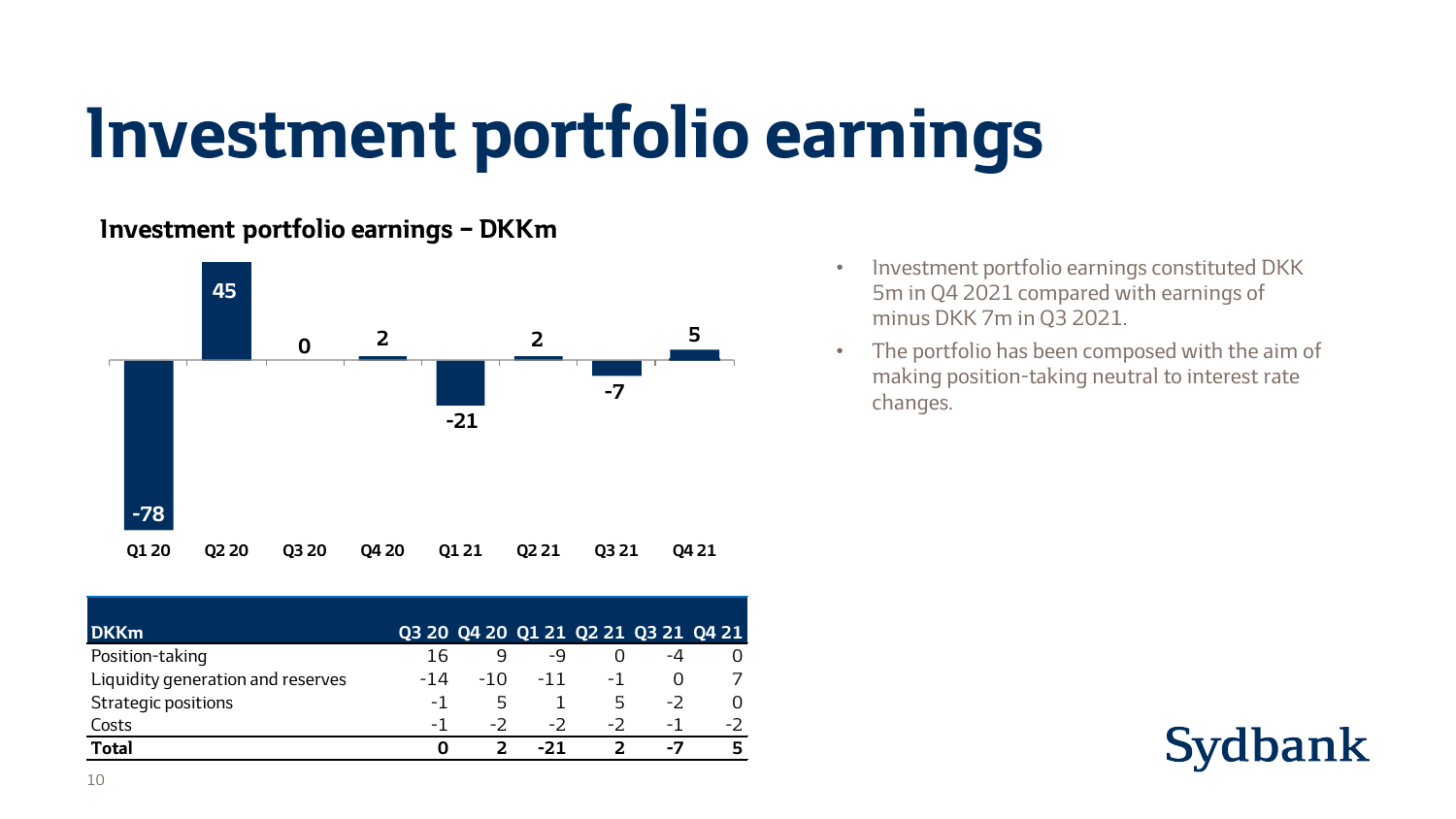## **Income statement**

## – ROE of 11.2% in 12M 2021

| <b>DKKm</b>                               | 12M 2021 12M 2020 |       | <b>Index</b>             | Q4 2021 Q3 2021 |        | <b>Index</b> |
|-------------------------------------------|-------------------|-------|--------------------------|-----------------|--------|--------------|
| Core income                               | 4,436             | 3,670 | 121                      | 1,156           | 1,087  | 106          |
| Trading income                            | 291               | 278   | 105                      | 103             | 47     | 219          |
| <b>Total income</b>                       | 4,727             | 3,948 | 120                      | 1,259           | 1,134  | 111          |
| Costs, core earnings                      | 3,177             | 2,774 | 115                      | 782             | 748    | 105          |
| Core earnings before impairment           | 1,550             | 1,174 | 132                      | 477             | 386    | 124          |
| Impairment of loans and advances etc      | $-415$            | 47    | $\overline{\phantom{a}}$ | $-104$          | $-105$ |              |
| Core earnings                             | 1,965             | 1,127 | 174                      | 581             | 491    | 118          |
| Investment portfolio earnings             | $-21$             | $-31$ |                          | 5               | $-7$   |              |
| Profit before non-recurring items         | 1,944             | 1,096 | 177                      | 586             | 484    | 121          |
| Non-recurring items, net                  | $-180$            | $-75$ |                          | $-104$          | $-27$  |              |
| Profit before tax                         | 1,764             | 1,021 | 173                      | 482             | 457    | 105          |
| Tax                                       | 353               | 222   | 159                      | 84              | 89     | 94           |
| Profit for the period                     | 1,411             | 799   | 177                      | 398             | 368    | 108          |
| Costs (core earnings) / total income, C/I | 0.67              | 0.70  |                          | 0.62            | 0.66   |              |
| Return on equity, ROE full-year basis     | 11.2              | 6.6   |                          | 12.5            | 11.5   |              |
| Earnings per share, EPS                   | 23.0              | 12.8  |                          | 6.6             | 6.0    |              |

### **Key points 12M 2021 vs 12M 2020**

- Core income up by 21%
- Total income up by 20%
- Costs (core earnings) up by 15% due to acquisition of Alm. Brand Bank
- Impairment charges an income of DKK 415m
- Core earnings up by DKK 838m.

### **Key points Q4 2021 vs Q3 2021**

- Core income up by 6%
- Total income up by 11%
- Costs (core earnings) up by 5% due to seasonal fluctuations.

### **Non-recurring items, 12M 2021**

- "A stronger bank" costs of DKK 38m
- Integration of ABB costs of DKK 60m
- Insurance partnership with ABF DKK 10m
- Capital market platform residual depreciation of DKK 117m
- ABB portfolio acquired realised capital gains of DKK 45m.

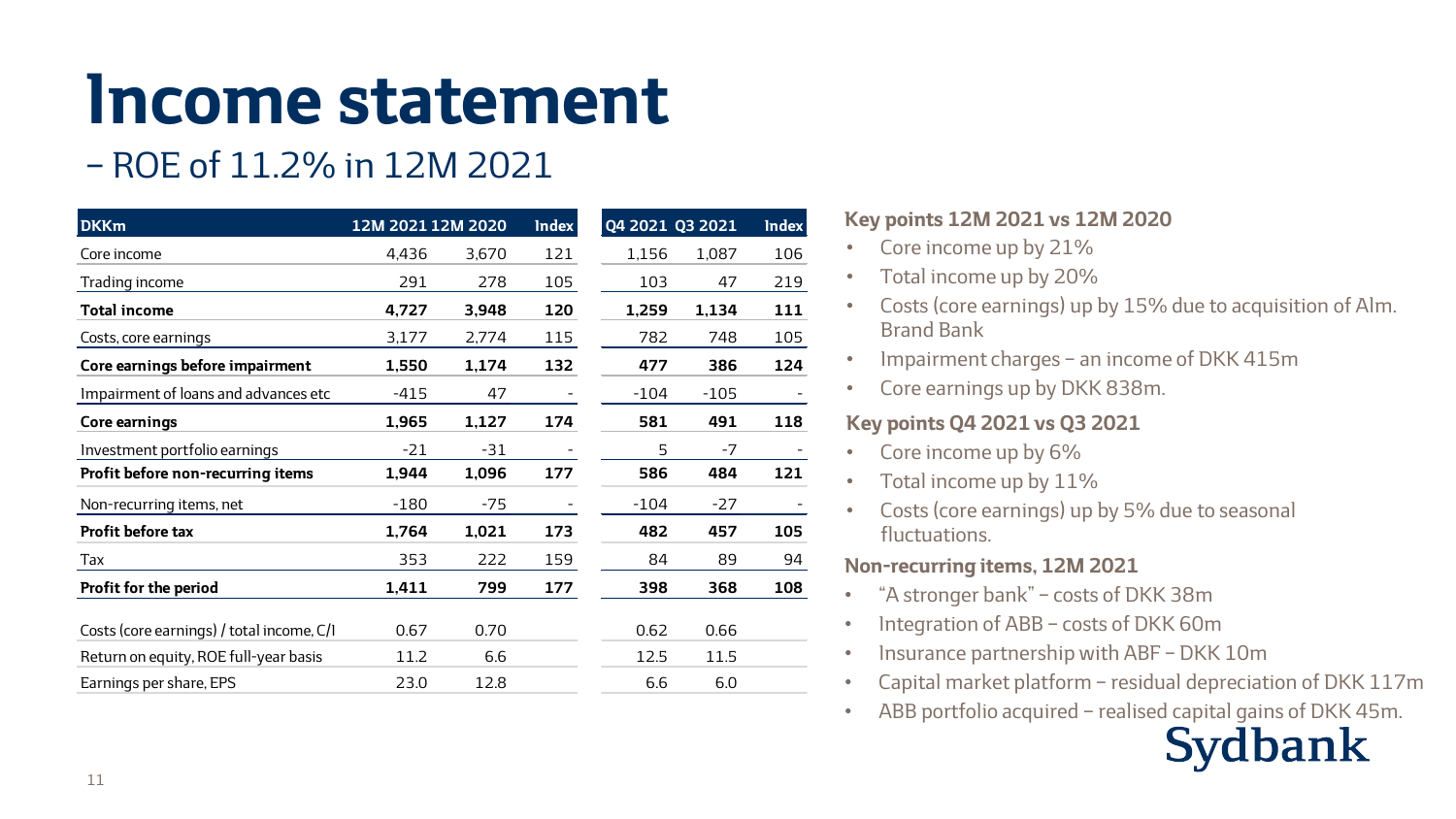## **Loans/advances and deposits**

Bank loans up 2.7bn and deposits down by DKK 0.2bn in Q4 2021

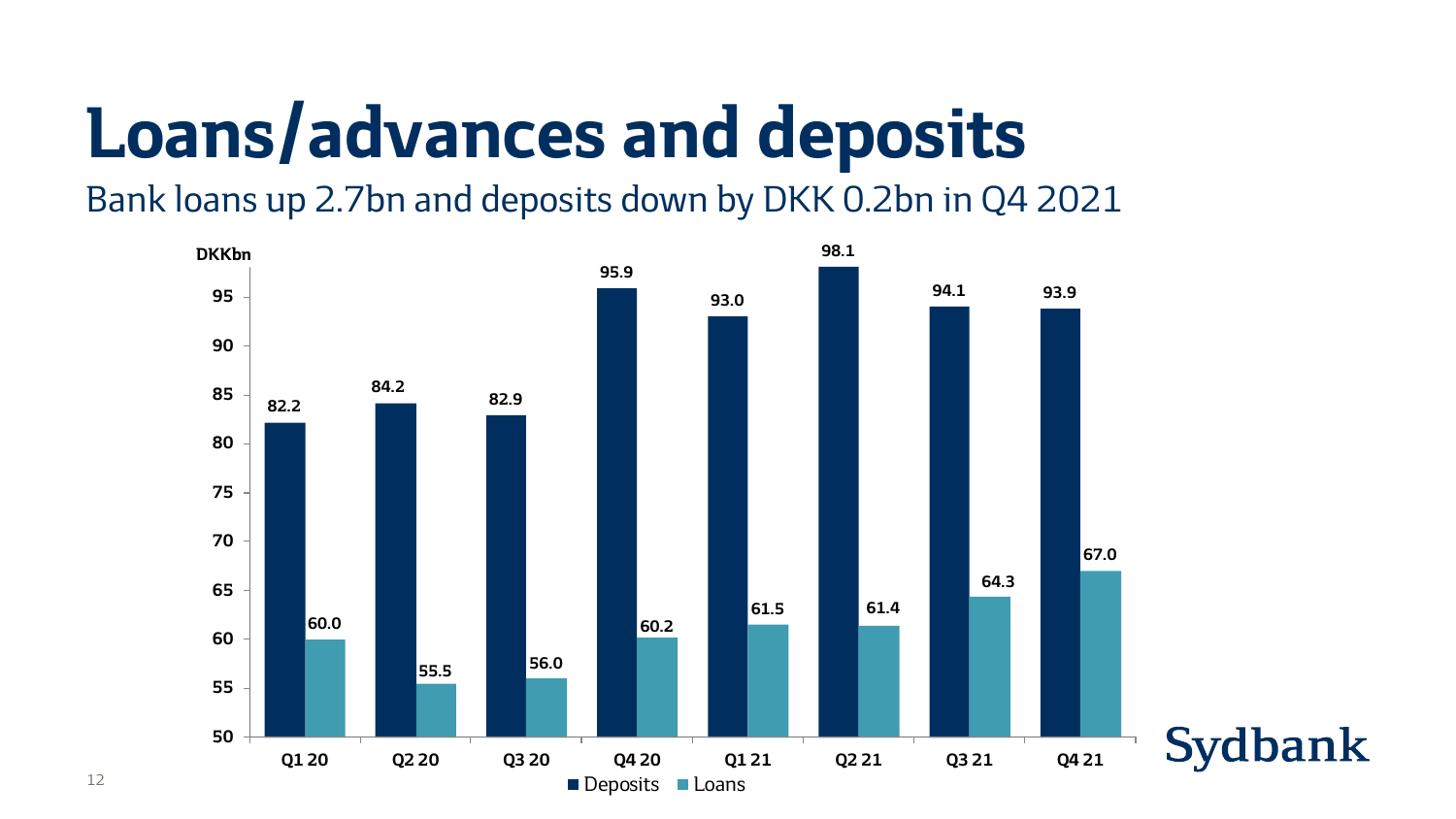## **Credit facilities to corporate clients**

### Increase – 7 consecutive quarters



### **Key points Q4 2021 vs Q3 2020**

- Lending to corporate clients before impairment charges rose by DKK 2.9bn in Q4 2021
- Repayment of funds received under the government's relief packages, which include a deferral of VAT and tax payments, has begun and that has in turn affected corporate lending
- As a result of the uncertainty in connection with covid-19, many corporate clients have increased their cash resources, which the Bank has accommodated.

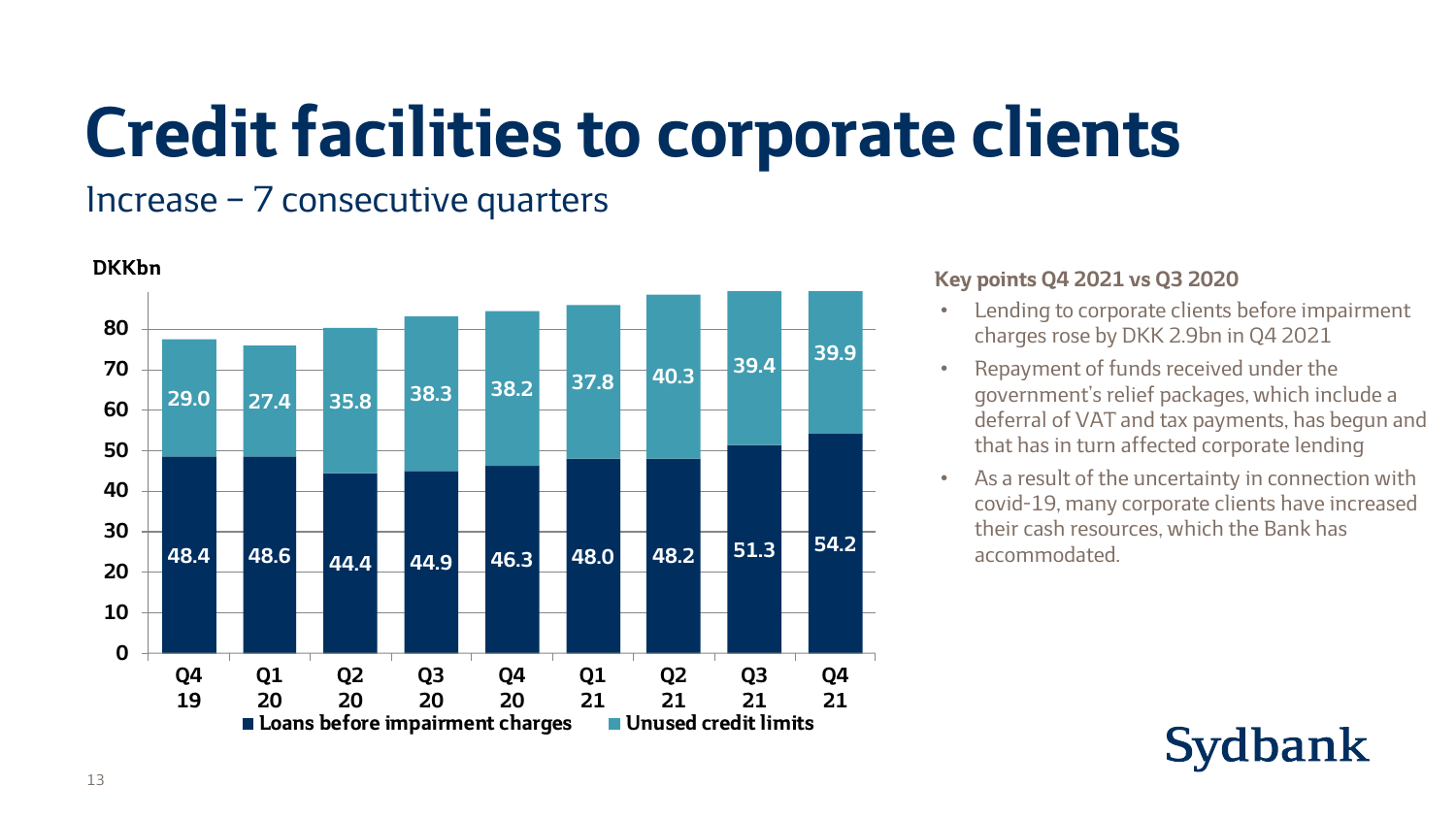# **Significant rise in corporate lending**

| <b>DKKbn</b>                                  | Q4 21  | Q3 21  | Q2 21  | Q1 21  | Q4 20  |
|-----------------------------------------------|--------|--------|--------|--------|--------|
| Manufacturing and extraction of raw materials | 9,458  | 8,798  | 8,515  | 8,761  | 8,460  |
| Energy supply etc                             | 3,075  | 2,382  | 2,330  | 2,328  | 2,675  |
| Building and construction                     | 4,578  | 4,125  | 3,823  | 3,784  | 3,541  |
| Trade                                         | 14,664 | 13,853 | 11,581 | 12,140 | 10,575 |
| Transportation, hotels and restaurants        | 3,069  | 3,081  | 2,892  | 2,813  | 2,682  |
| Information and communication                 | 426    | 422    | 650    | 605    | 629    |
| Finance and insurance                         | 5,764  | 5,748  | 5,580  | 5,418  | 5,176  |
| Other industries                              | 3,733  | 3,420  | 3,488  | 3,359  | 3,253  |
| <b>Total core corporate</b>                   | 44,767 | 41,829 | 38,859 | 39,208 | 36,991 |
| Agriculture, hunting, forestry and fisheries  | 2,612  | 2,887  | 2,636  | 2,647  | 2,677  |
| Real property                                 | 5,401  | 5,222  | 5,286  | 4,613  | 5,054  |
| <b>Total corporate</b>                        | 52,780 | 49,938 | 46,781 | 46,468 | 44,722 |
|                                               |        |        |        |        |        |

| Change in Q4 2021 - total corporate | 2,842 |
|-------------------------------------|-------|
| Change in Q4 2021 - other corporate | -96   |
| Change in Q4 2021 - core corporate  | 2,938 |

#### **Key points Q4 2021**

- Core corporate up by DKK 2.9bn
- Total corporate up by DKK 2.8bn.

### **Key points 12M 2021**

- Core corporate up by DKK 7.8bn
- Total corporate up by DKK 8.1bn.

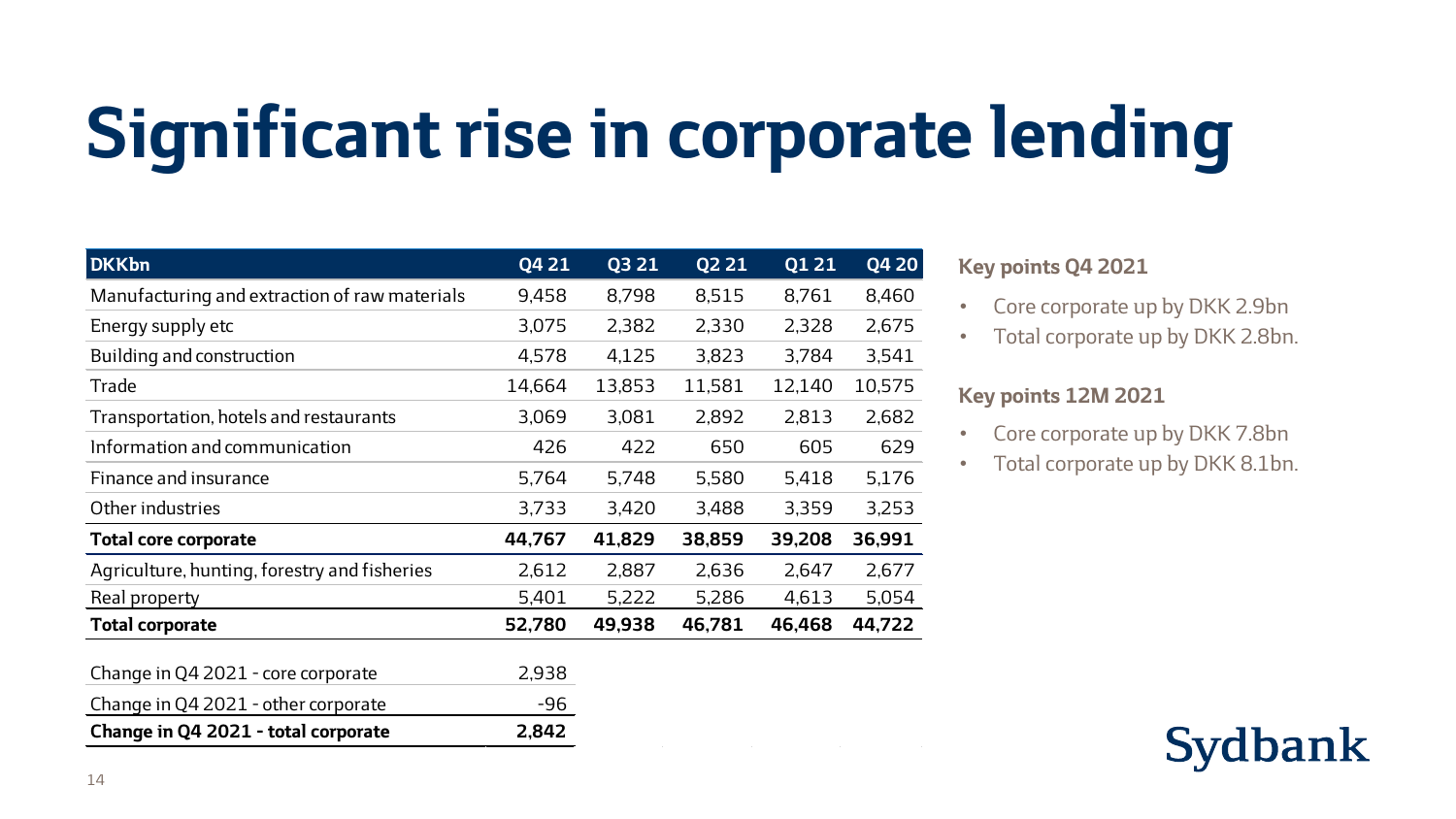## **Total credit intermediation continues to rise**

#### **Total credit intermediation**

| <b>DKKbn</b>                              | Q <sub>4</sub><br>2019 | Q <sub>4</sub><br>2020 | Q <sub>3</sub><br>2021 | Q <sub>4</sub><br>2021 | <b>Change</b><br>Q <sub>4</sub> |
|-------------------------------------------|------------------------|------------------------|------------------------|------------------------|---------------------------------|
| Bank loans - retail                       | 13.5                   | 15.2                   | 14.2                   | 14.1                   | $-0.1$                          |
| Bank loans - corporate                    | 46.8                   | 44.7                   | 50.0                   | 52.8                   | 2.8                             |
| Bank loans - public authorities           | 0.3                    | 0.3                    | 0.1                    | 0.1                    | 0.0                             |
| <b>Bank loans - total</b>                 | 60.6                   | 60.2                   | 64.3                   | 67.0                   | 2.7                             |
| Funded mortgage-like loans                | 8.3                    | 7.0                    | 5.9                    | 5.6                    | $-0.3$                          |
| Bank loans and funded mortgage-like loans | 68.9                   | 67.2                   | 70.2                   | 72.6                   | 2.4                             |
| Arranged mortgage loans - Totalkredit     | 64.7                   | 85.7                   | 89.0                   | 89.2                   | 0.2                             |
| Arranged mortgage loans - DLR             | 11.4                   | 12.7                   | 13.4                   | 13.5                   | 0.1                             |
| <b>Total</b>                              | 145.1                  | 165.6                  | 172.6                  | 175.3                  | 2.7                             |

#### **Key points Q4 2021**

- Total credit intermediation rose by DKK 2.7bn in Q4 2021
- Total credit intermediation to retail clients by way of bank loans and advances, funded mortgage-like loans and arranged mortgage loans – dropped by DKK 0.2bn in Q4 2021
- Total credit intermediation to corporate clients, including DLR, rose by DKK 2.9bn in Q4 2021.

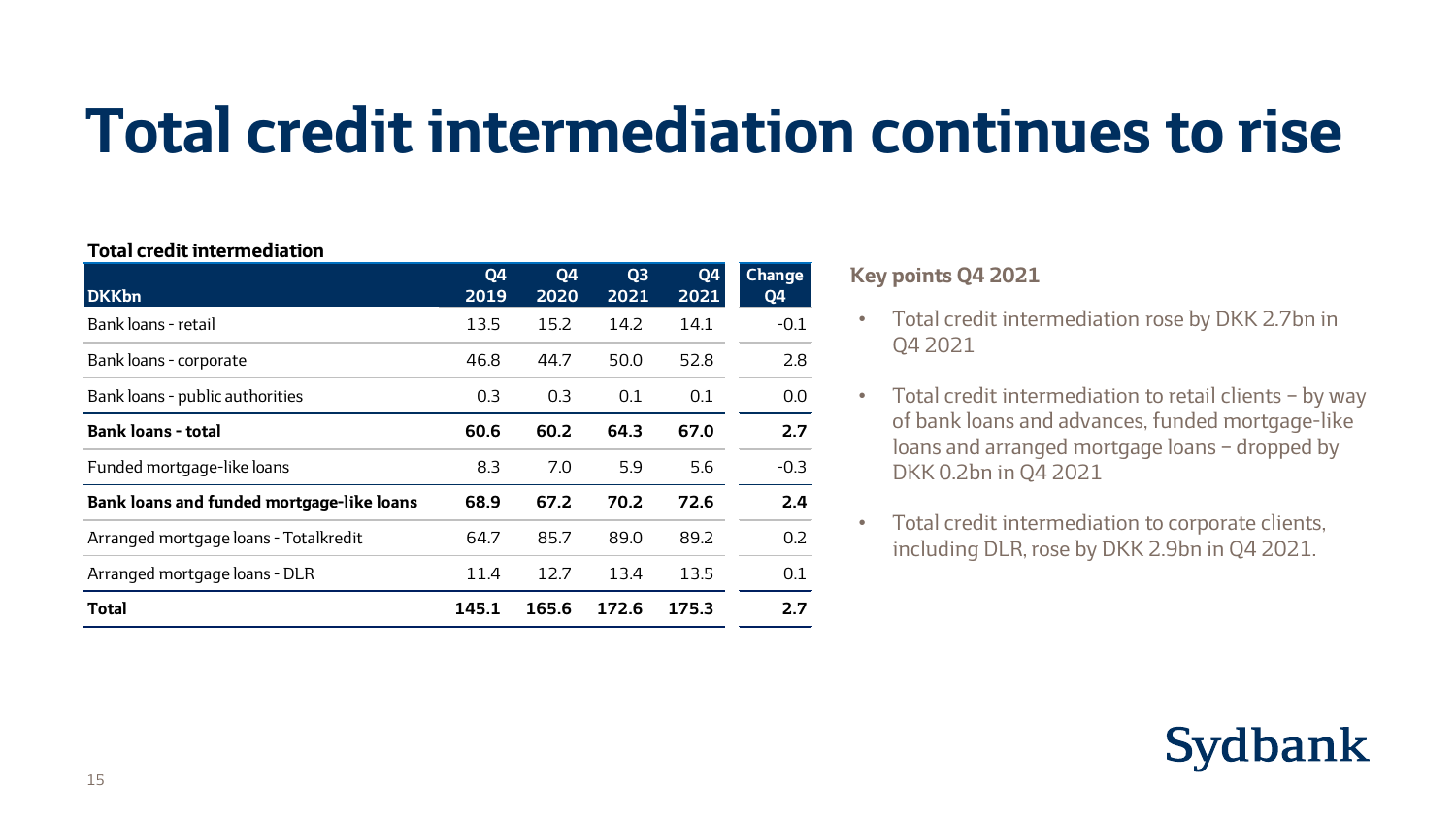## **Capital ratio up by 1.3% in Q4 2021**

| <b>DKKm</b>              | Q <sub>4</sub><br>2019 | Q <sub>4</sub><br>2020 | Q <sub>3</sub><br>2021 | Q4<br>2021 |
|--------------------------|------------------------|------------------------|------------------------|------------|
|                          |                        |                        |                        |            |
| Credit risk              | 35,747                 | 33,355                 | 39,398                 | 38,849     |
| Market risk              | 6,177                  | 6,675                  | 6,399                  | 5,467      |
| Operational risk         | 7,171                  | 6,708                  | 6,708                  | 7,195      |
| Other exposures incl CVA | 6,065                  | 7,302                  | 6,114                  | 5,904      |
| Risk exposure amount     | 55,160                 | 54,039                 | 58,619                 | 57,415     |
| CET1                     | 9,807                  | 10,185                 | 9,838                  | 10,277     |
| Tier 1                   | 10,722                 | 11,041                 | 10,638                 | 11,077     |
| Total capital            | 12,620                 | 12,952                 | 12,609                 | 13,082     |
| CET1 ratio               | 17.8                   | 18.8                   | 16.8                   | 17.9       |
| Tier 1 ratio             | 19.4                   | 20.4                   | 18.1                   | 19.3       |
| Capital ratio            | 22.9                   | 24.0                   | 21.5                   | 22.8       |
| Individual solvency need | 10.8                   | 10.8                   | 10.7                   | 10.6       |

- The capital ratio rose by 1.3pp in Q4 2021 due to the decrease in the risk exposure amount as well as recognition of profit for the year for 2021 after dividend
- A new share buyback programme of DKK 425m will be implemented in 2022. The effect has not been deducted from capital ratios.

|                          | <b>04</b> | Q4            | Q <sub>3</sub> | Q4     |
|--------------------------|-----------|---------------|----------------|--------|
| <b>DKKm</b>              | 2019      | 2020          | 2021           | 2021   |
| Corporate, IRB           | 26,353    | 21,811        | 28,137         | 28,508 |
| Retail, IRB              | 7,425     | 5.798         | 5,598          | 5,414  |
| Corporate, STD           | 262       | 460           | 433            | 560    |
| Retail, STD              | 903       | 3.476         | 3,214          | 3,561  |
| Credit institutions etc  | 804       | 1,810         | 2,016          | 806    |
| <b>Total credit risk</b> | 35.747    | 33,355 39,398 |                | 38.849 |

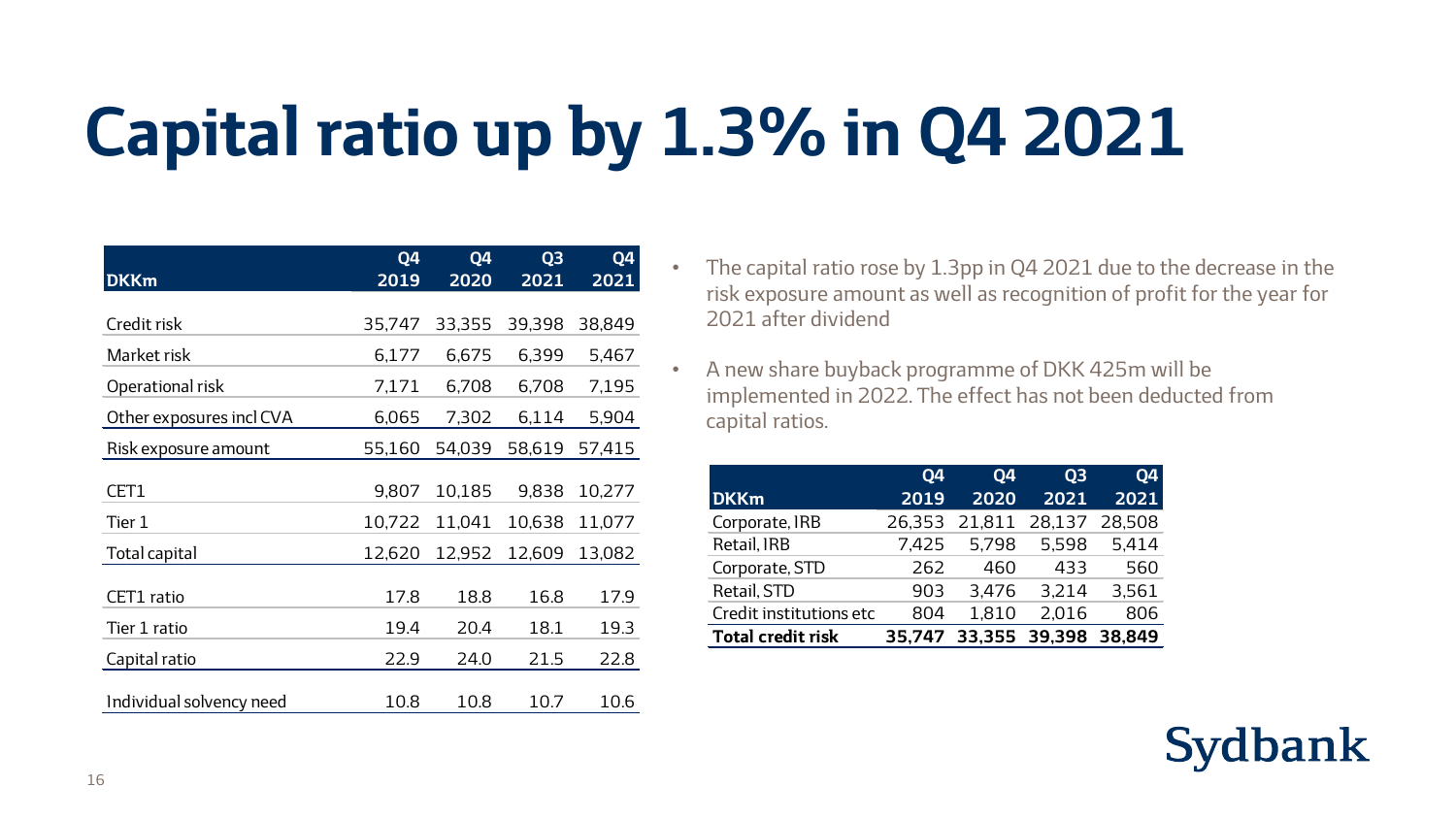## **Capital ratio in 2021**



#### **Key points 2021**

• The capital ratio declined by 1.2pp in 2021 primarily due to an increase in the risk exposure amount, which is mainly attributable to the new definition of default as from 1 January 2021.

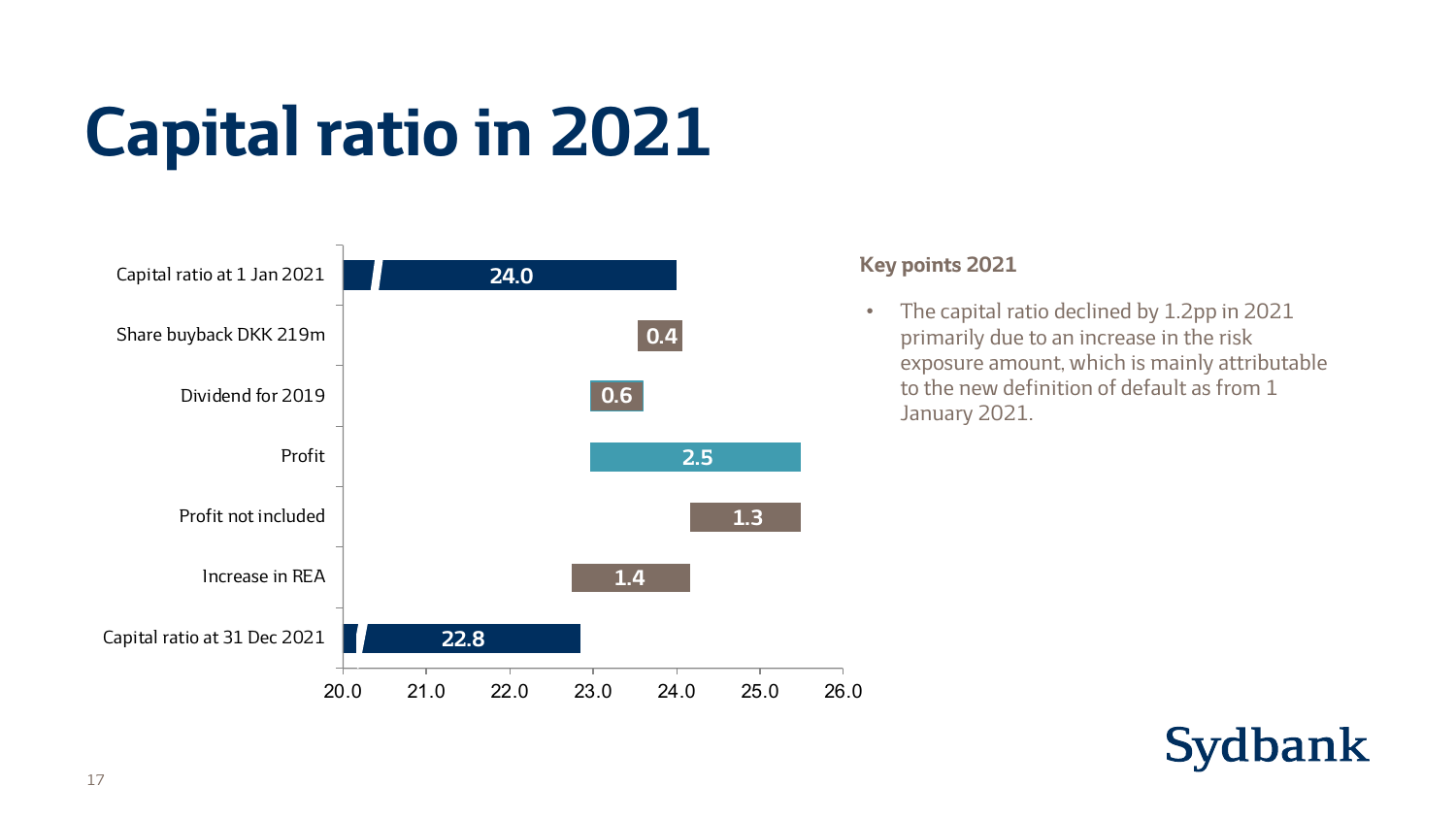## **Outlook for 2022**

- **Growth is projected in the Danish economy** in 2022.
- **Core income is expected to be higher** than in 2021.
- **Costs (core earnings) are projected to be lower** than in 2021.
- **Impairment charges for 2022 are forecast to represent a low level.**
- **Non-recurring costs are expected to be in the range of DKK 50-60m.** This is an investment in the future and concerns the automation of housing loan processes and an investment in the bank/insurance partnership.
- **Profit after tax is expected to be in the range of DKK 1,150-1,450m.**
- The outlook for 2022 is subject to uncertainty and depends among other things on financial market developments and macroeconomic factors.

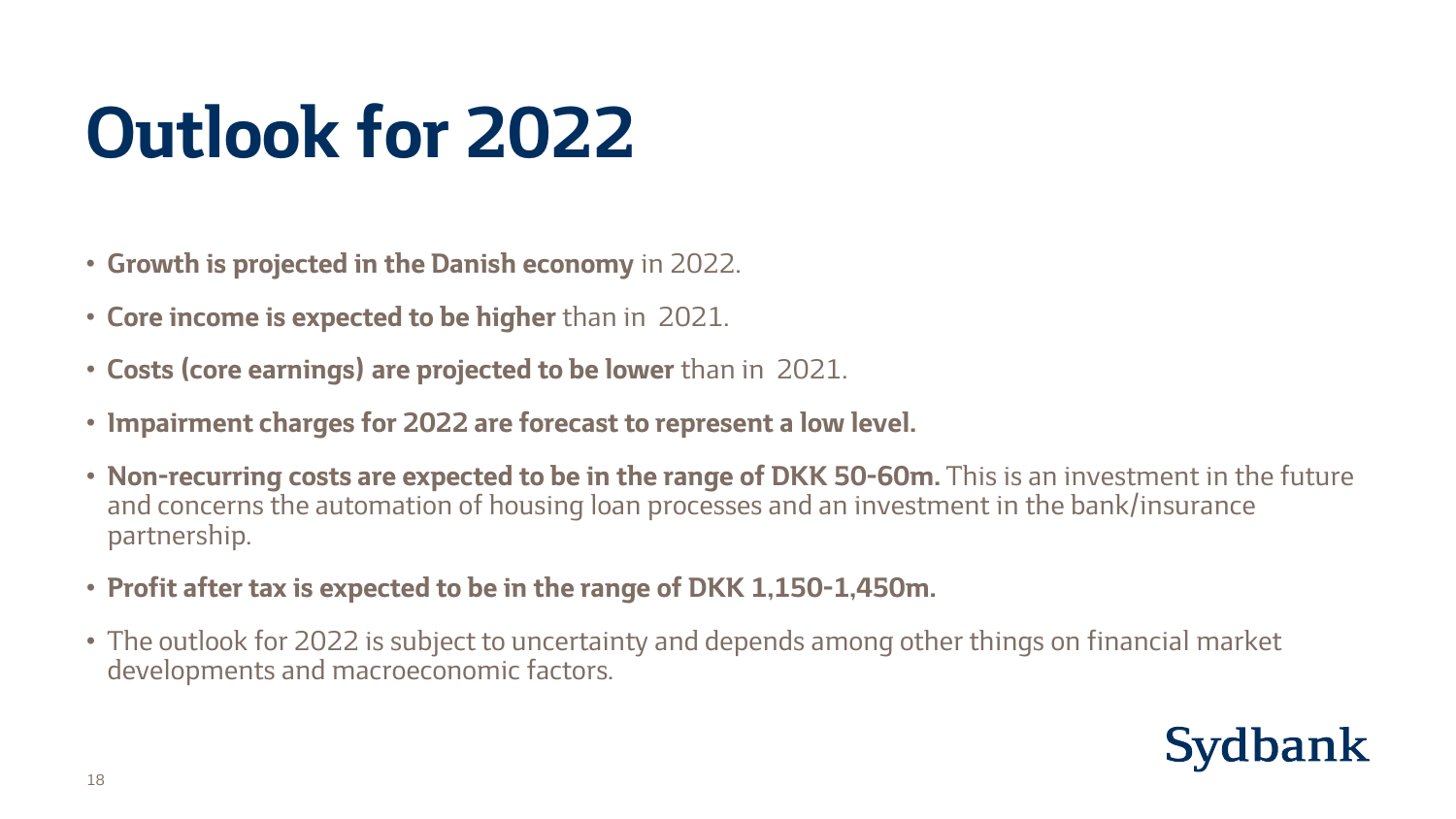## **Thank you**

Additional information:

**Karen Frøsig**, CEO

phone +45 74 37 20 00, [direktionen@sydbank.dk](mailto:Direktionen@sydbank.dk)

**Jørn Adam Møller**, Deputy Group Chief Executive phone +45 74 37 20 30, [jam@sydbank.dk](mailto:jam@sydbank.dk)